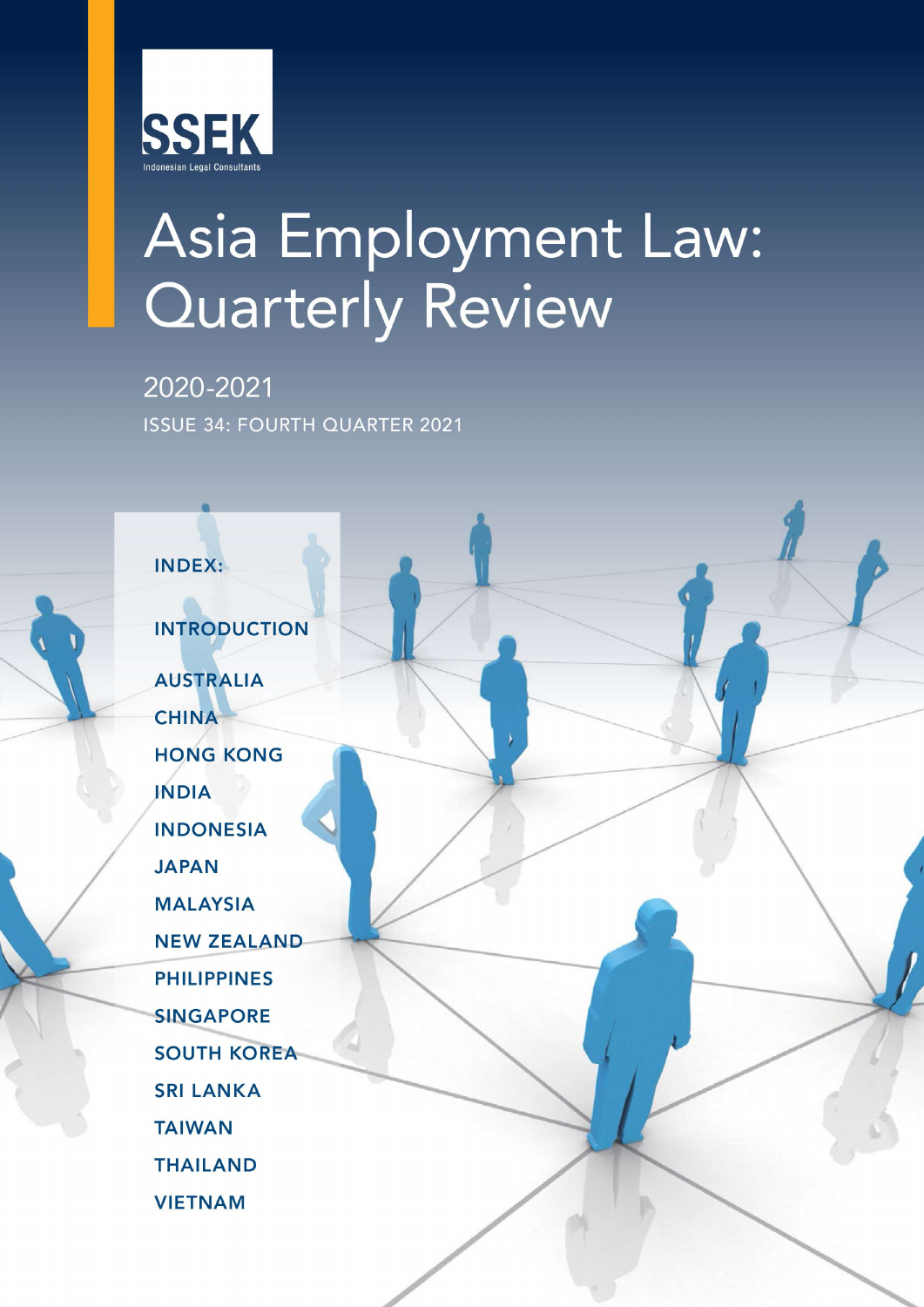## Introduction

Asia's legal and human resources advisors are often required to function across multiple jurisdictions. Staying on top of employment-related legal developments is important but can be challenging.

To help keep you up to date, our firm produces the Asia Employment Law: Quarterly Review, an e-publication covering 15 jurisdictions in Asia.

In this thirty-fourth edition, we flag and comment on employment law developments during the fourth quarter of 2021 and highlight some of the major legislative, consultative, policy and case law changes to look out for in 2022.

This publication is a result of ongoing cross-border collaboration between 15 law firms across Asia with whose lawyers our firm has had the pleasure of working with closely for many years. For a list of contributing lawyers and law firms, please see the contacts page.

We hope you find this edition useful.

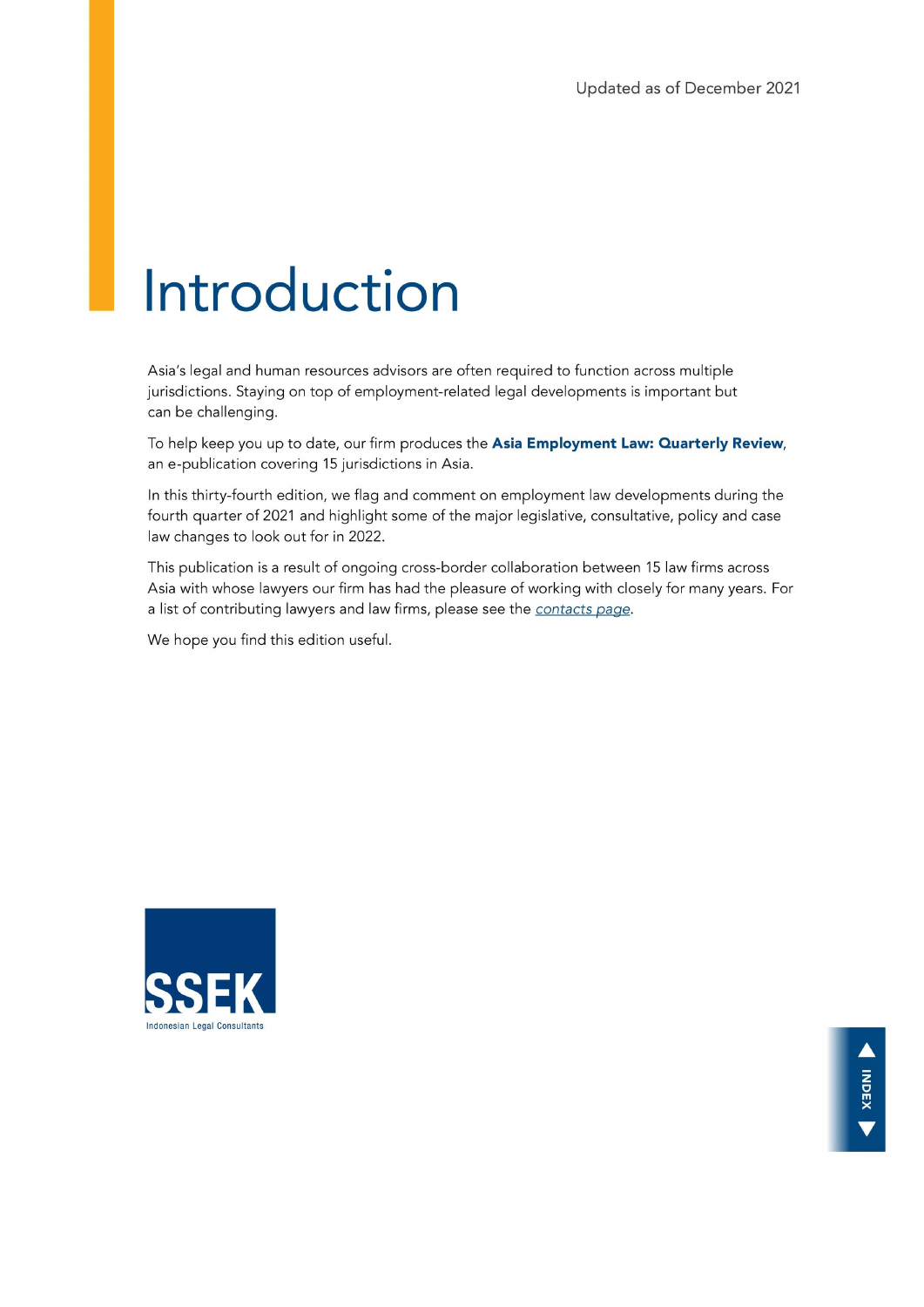|  | <b>INDEX</b> |  |
|--|--------------|--|
|  |              |  |

| 2021                                           |                | <b>INDONESIA</b>                     |
|------------------------------------------------|----------------|--------------------------------------|
|                                                |                | 15                                   |
| <b>AUSTRALIA</b>                               |                | <b>FEB</b>                           |
| <b>CHINA</b>                                   |                | 2021                                 |
| <b>HONG KONG</b>                               |                |                                      |
| <b>INDIA</b>                                   |                |                                      |
| <b>INDONESIA</b>                               |                |                                      |
| <b>JAPAN</b>                                   |                |                                      |
| <b>MALAYSIA</b>                                | ▲              |                                      |
| <b>NEW</b><br><b>ZEALAND</b>                   | ▲<br>▲         |                                      |
| <b>PHILIPPINES</b>                             | ▲<br>▲         | <b>INDONESIA</b>                     |
| <b>SINGAPORE</b>                               | ▲              | 21<br><b>FEB</b>                     |
| <b>SOUTH</b><br><b>KOREA</b>                   | ▲<br>▲         | 2021                                 |
| <b>SRI LANKA</b>                               |                |                                      |
| <b>TAIWAN</b>                                  | BACK           |                                      |
| <b>THAILAND</b>                                |                |                                      |
| <b>VIETNAM</b>                                 | <b>LOOKING</b> |                                      |
|                                                |                |                                      |
|                                                |                |                                      |
| Click here<br>to view<br>2020 edition          |                |                                      |
| Important:<br>action likely<br>required        |                | <b>INDONESIA</b><br>21               |
| <b>Good to know:</b><br>follow<br>developments |                | <b>FEB</b><br>2021                   |
| <b>Note changes:</b><br>no action<br>required  |                |                                      |
| Looking<br><b>Back</b>                         |                |                                      |
| <b>Looking</b><br><b>Forward</b>               |                | <b>INDONESIA</b><br>21<br><b>FEB</b> |
|                                                |                | 2021                                 |
|                                                |                |                                      |

### New Wage Rules for Some Labor-Intensive Industries Affected by Covid-19

The Indonesian Minister of Manpower ("MOM") issued MOM Regulation No. 2 Year 2021 on February 15, 2021, which concerns wages in specific laborintensive industries (*padat karya*) during the ongoing Covid-19 pandemic. This regulation allows certain labor-intensive industrial companies affected by the pandemic to change how much employees are paid and the method of payment. Such changes, however, can only be introduced through an agreement with the employees.

#### New Regulation Looks to Ease Hiring Process for Foreign **Workers**

The Indonesian Government has issued various implementing regulations for the recently enacted Job Creation Law. Among these new implementing regulations is Government Regulation No. 34 Year 2021 dated February 2, 2021 regarding the Utilization of Foreign Workers ("GR No. 34"). GR No. 34 was made available to the public on February 21, 2021 and is expected to come into force on April 1, 2021.

GR No. 34 introduces a significant change to the expatriate work permit application process, removing the Notification (Notifikasi) application from the process. Previously, employers were required to obtain a Foreign Worker Utilization Plan (Rencana Penggunaan Tenaga Kerja Asing or "RPTKA") and a Notification approved and issued by the Minister of Manpower ("MOM") prior to employing foreign workers. GR No. 34 removes the Notification requirement and adds one new step, the RPTKA appropriateness assessment ("RPTKA Assessment"). During the RPTKA Assessment, the MOM will determine within two business days whether the submitted information and documents are correct and complete.

The stated aim of GR No. 34 is to simplify the process for hiring expatriate workers in Indonesia and in turn attract more investment into the country.

#### Changes to Employment Termination Process

Another implementing regulation for the Job Creation Law, Government Regulation No. 35 Year 2021 dated February 2, 2021 regarding Fixed-Term Employment, Outsourcing, Working Hours and Rest Times, and Termination ("GR No. 35") came into effect on February 2, 2021 but was only made available on February 21, 2021. GR No. 35 confirms significant changes to the employment law regime, including:

- a. new specific requirements for Fixed-Term Employment Agreements (Perjanjian Kerja Waktu Tertentu or "PKWT");
- b. new compensation for PKWT workers;
- c. new protections for workers at outsourcing companies;
- d. changes to business licensing for outsourcing companies;
- e. new provisions on working hours, overtime, and rest times for workers;
- f. new procedures for termination of employment; and
- g. changes to severance pay, long-service pay, and compensation rights.

#### Regulation on Hourly Wages

Government Regulation No. 36 Year 2021 dated February 2, 2021 regarding Wages ("GR No. 36") is also an implementing regulation for the Job Creation Law. GR No. 36 came into effect on February 2, 2021 but was only made available to the public on February 21, 2021. GR No. 36 confirms that employers can pay part-time employees by the hour.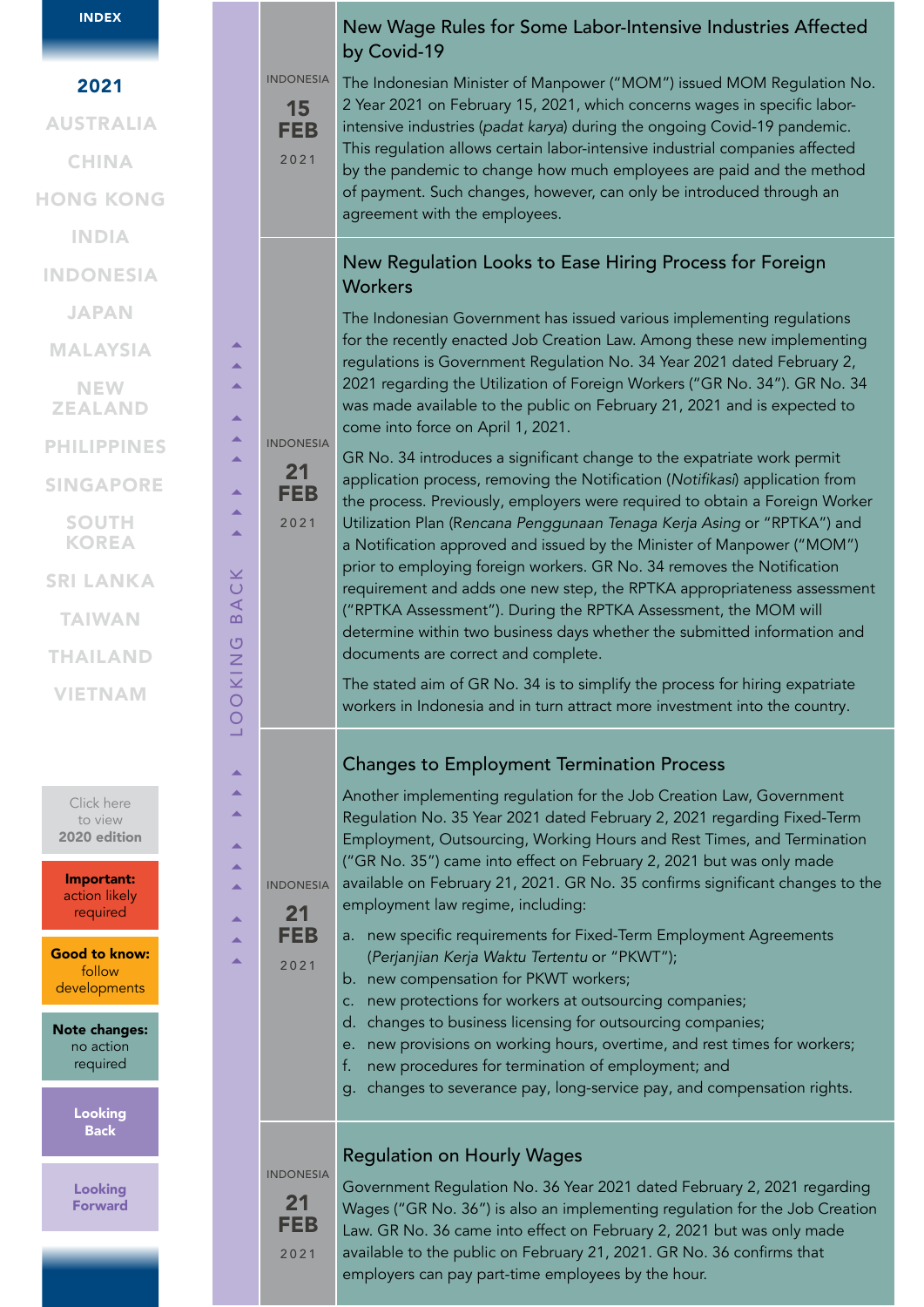| <b>INDEX</b>                                   |                                                  |                                      | New Job Loss Security Program                                                                                                                                                                                                                                                                                                                                                                        |
|------------------------------------------------|--------------------------------------------------|--------------------------------------|------------------------------------------------------------------------------------------------------------------------------------------------------------------------------------------------------------------------------------------------------------------------------------------------------------------------------------------------------------------------------------------------------|
| 2021<br><b>AUSTRALIA</b>                       |                                                  | <b>INDONESIA</b><br>21               | Another implementing regulation for the Job Creation Law is Government<br>Regulation No. 37 Year 2021 dated February 2, 2021 regarding the<br>Implementation of the Unemployment Benefits Program ("GR No. 37"),<br>which came into effect on February 2, 2021 but was just made available on<br>February 21, 2021. GR No. 37 introduces a new job loss security program.                            |
| <b>CHINA</b>                                   |                                                  | <b>FEB</b>                           | The contribution to the Job Loss Security Program is 0.46% of an employee's                                                                                                                                                                                                                                                                                                                          |
| <b>HONG KONG</b>                               |                                                  | 2021                                 | monthly salary. This will be paid by the Indonesian Government and the<br>Job Loss Security Program funding resources (sourced from recompositing                                                                                                                                                                                                                                                    |
| <b>INDIA</b>                                   |                                                  |                                      | the occupational accident and death security contributions that are paid by<br>employers). The benefits of this new program comprise cash, access to job                                                                                                                                                                                                                                             |
| <b>INDONESIA</b>                               |                                                  |                                      | market information, and job training.                                                                                                                                                                                                                                                                                                                                                                |
| <b>JAPAN</b>                                   |                                                  |                                      | Changes to the employment of foreign workers in Indonesia                                                                                                                                                                                                                                                                                                                                            |
| <b>MALAYSIA</b>                                |                                                  |                                      | The Indonesian Minister of Manpower ("MOM") issued MOM Regulation No. 8<br>Year 2021 regarding Implementing Regulation for Government Regulation No.<br>34 of 2021 regarding Employment of Foreign Workers ("MOM Reg. 8/2021"),                                                                                                                                                                      |
| <b>NEW</b><br><b>ZEALAND</b>                   | ▲<br>▲                                           | <b>INDONESIA</b><br>1                | which entered into force on April 1, 2021.<br>MOM Reg. 8/2021 stipulates that employers in Indonesia are required to                                                                                                                                                                                                                                                                                 |
| <b>PHILIPPINES</b>                             | ▲<br>▲                                           | <b>APR</b><br>2021                   | obtain a work permit for foreign workers. The employer must apply for the<br>work and immigration permit through the TKA Online system (https://tka-                                                                                                                                                                                                                                                 |
| <b>SINGAPORE</b>                               | ▲                                                |                                      | online.kemnaker.go.id/), which is managed by the Ministry of Manpower.                                                                                                                                                                                                                                                                                                                               |
| <b>SOUTH</b><br><b>KOREA</b>                   | ▲                                                |                                      | This new regulation revokes and replaces MOM Regulation No. 10 of 2018<br>regarding Procedures for the Employment of Foreign Workers (July 11, 2018)<br>("MOM Reg. 10/2018").                                                                                                                                                                                                                        |
| <b>SRI LANKA</b>                               | ×<br>$\cup$                                      |                                      | New Regulation Lays Out Procedure to Obtain Unemployment                                                                                                                                                                                                                                                                                                                                             |
| <b>TAIWAN</b>                                  | ⋖<br>D.                                          |                                      | <b>Benefits</b>                                                                                                                                                                                                                                                                                                                                                                                      |
| <b>THAILAND</b>                                | $\circ$<br>KIN                                   | <b>INDONESIA</b>                     | The Ministry of Manpower has issued Regulation No. 15 Year 2021 dated July<br>28, 2021, regarding Procedures to Obtain Unemployment Benefits ("MOM 15").                                                                                                                                                                                                                                             |
| <b>VIETNAM</b><br>Click here                   | $\circ$<br>$\circ$<br>⊐<br>$\blacktriangle$<br>▲ | 28<br>JUL<br>2021                    | MOM 15 is an implementing regulation for Government Regulation No. 37<br>Year 2021 dated February 2, 2021, regarding the Implementation of the<br>Unemployment Benefits Program. Under Article 31 of MOM 15, the right to<br>obtain unemployment benefits is lost if the employee does not file a claim<br>within three months of termination of employment, has found a new job, or<br>passes away. |
| to view<br>2020 edition                        | ▲<br>$\blacktriangle$                            |                                      | Indonesia's Manpower Ministry Issues Guidelines on<br><b>Employment Relationship during Covid-19</b>                                                                                                                                                                                                                                                                                                 |
| Important:<br>action likely<br>required        | ▲<br>▲<br>$\blacktriangle$                       | <b>INDONESIA</b><br>13<br><b>AUG</b> | The Indonesian Ministry of Manpower has issued a new decree, No. 104 Year<br>2021 dated August 13, 2021, regarding Implementing Guidelines for the<br>Employment Relationship during Covid-19 ("MOM 104").                                                                                                                                                                                           |
| <b>Good to know:</b><br>follow<br>developments | ▲                                                | ▲<br>2021                            | MOM 104 contains instruction on (i) the implementation of work from home<br>and work from office; (ii) the implementation of wages; and (iii) steps to<br>prevent employment termination.                                                                                                                                                                                                            |
| <b>Note changes:</b><br>no action              |                                                  |                                      | Retroactive revocation of several manpower regulations                                                                                                                                                                                                                                                                                                                                               |
| required                                       |                                                  |                                      | With the enactment of Law No. 11 of 2020 dated November 2, 2020                                                                                                                                                                                                                                                                                                                                      |
| <b>Looking</b><br><b>Back</b>                  |                                                  | <b>INDONESIA</b><br>12               | regarding Job Creation, also known as the Omnibus Law, and its implementing<br>regulations, in practice, there were several ministerial manpower regulations<br>whose substance had been regulated under new regulations or which were no<br>longer suitable and therefore needed to be revoked.                                                                                                     |
| <b>Looking</b><br><b>Forward</b>               |                                                  | <b>NOV</b><br>2021                   | On November 12, 2021, the Minister of Manpower ("MOM") issued MOM<br>Regulation No. 23 Year 2021 regarding the Revocation of MOM Regulations<br>as a result of Law No. 11 of 2020 on Job Creation and its Implementing<br>Regulations ("MOM 23").                                                                                                                                                    |
|                                                |                                                  |                                      | <b>Continued on Next Page</b>                                                                                                                                                                                                                                                                                                                                                                        |